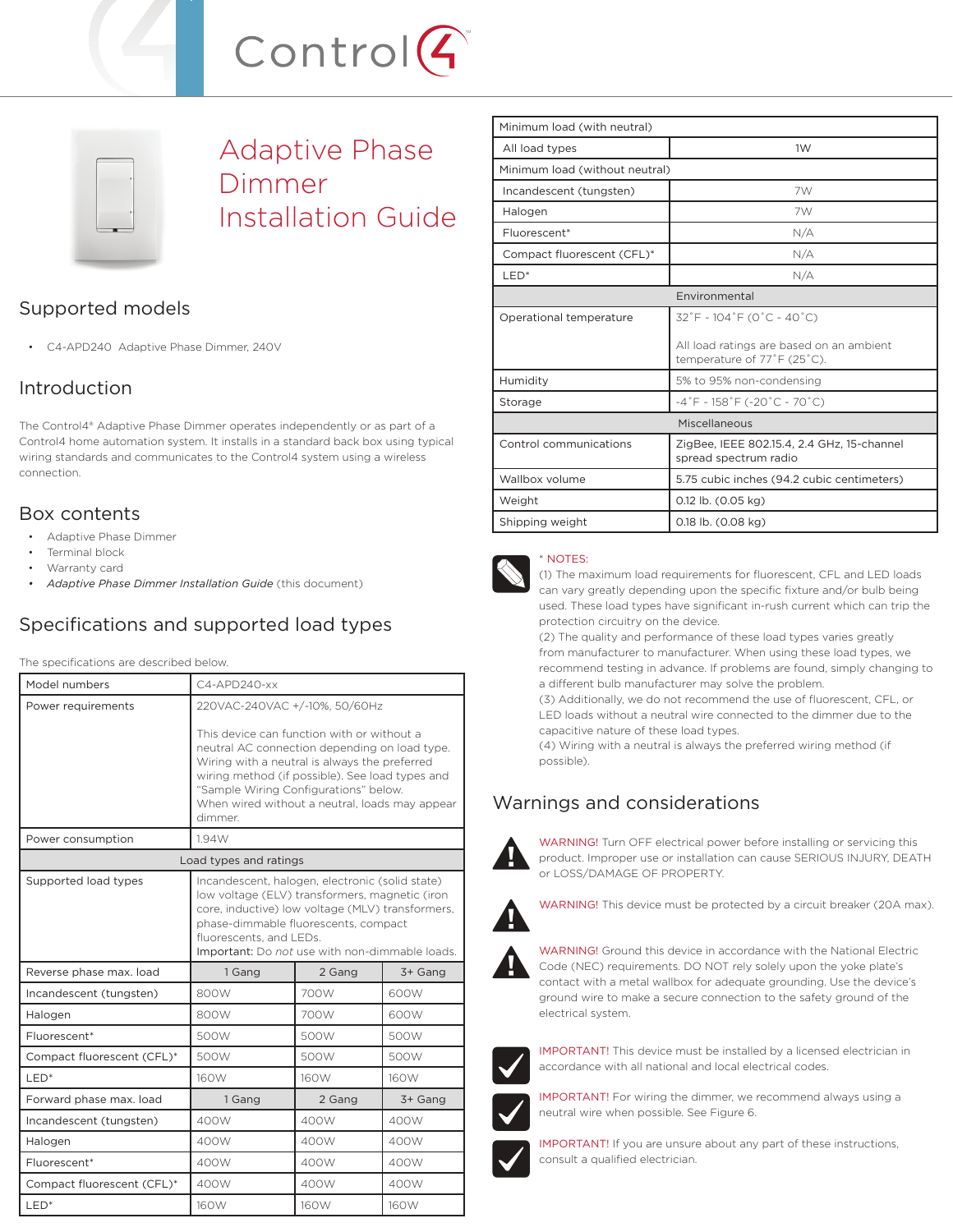

IMPORTANT! Use this device only with copper or copper-clad wire. Do not use aluminum wiring. This product has not been approved for use with aluminum wiring.



IMPORTANT! To reduce the risk of overheating and possible damage to other equipment, do not install to control a receptacle or a motor operated appliance.

IMPORTANT! This product generates heat during normal operation.



IMPORTANT! Using this product in a manner other than outlined in this document voids your warranty. Further, Control4 is NOT liable for any damage incurred with the misuse of this product. See "Troubleshooting."



IMPORTANT! Do NOT use a power screwdriver to install this device. If you do, you may overtighten the screws and strip them. Also, overtightening the screws may interfere with proper button operation.



IMPORTANT! This is an electronic device with intricate components. Handle and install with care!

IMPORTANT! Control4 does not guarantee the performance of any bulb or lamp/fixture in your environment. CUSTOMER ASSUMES ALL RISKS, INCLUDING ANY DAMAGE TO CONTROL4 PRODUCTS, ASSOCIATED WITH (i) THE TYPE, LOAD RATING AND QUAILITY OF THE BULB AND LAMP/FIXTURE, OR (ii) ANY USE OR INSTALLATION NOT IN ACCORDANCE WITH THE DOCUMENTATION FURNISHED BY CONTROL4, EITHER WITH THE CONTROL4 PRODUCT OR AT WWW. CONTROL4.COM.



IMPORTANT! When used in conjunction with an Auxiliary Keypad (C4-KA-xx), the wire connecting the Auxiliary Keypad to the dimmer must not exceed 100 feet (30 m) at 240VAC.

### Installation instructions

- Ensure that the location and intended use meet the following criteria:
	- Do not exceed the load capacity requirements of the dimmer. In multigang installations, a reduction of the dimmers' capacity is required to allow the dimmers to be installed side-by-side. Refer to the load ratings in the specifications above for details.
	- Install in accordance with all national and local electrical codes.
	- The range and performance of the wireless control system is highly dependent on the following: (1) distance between devices; (2) layout of the home; (3) walls separating devices; and (4) electrical equipment located near devices.
- If installing in a multi-gang scenario, use pliers to remove the inner-side breakaway tabs. Bend each tab forward first, and then back and forth until it breaks off. Remove the inner-side tabs ONLY on any device side that will be adjacent to another device. DO NOT remove tabs on any side that will become the outer side of a group of devices. Handle the device with care after removing the tabs, as the broken edge can be sharp.
- 3 Turn off the mains electrical power at the consumer unit. To ensure the wires do NOT have power running to them, use an inductive voltage detector.



NOTE: The back box wiring shown in this document is an example. Your wire colors and functions may differ. If you are not sure which wires are the Line In/Hot, Neutral, Load, Traveler, and Earth Ground wires, have a trained electrician perform the installation.

Prepare each wire. Wire insulation should be stripped back 7mm from the wire end (see Figure 1).

#### Figure 1. Strip wire insulation



5 Identify your wiring application, and then see the appropriate wiring diagram in the "Sample Wiring Configurations" section below.



IMPORTANT! Not grounding this product, as described in the "Warnings and Considerations" section, may result in an installation less immune to damage caused by electrical disturbances, such as ESD or lightning, and may void the warranty.

Identify and connect the dimmer wires to the back box wires using the terminal block.



IMPORTANT! The yellow wire is not a traditional traveler. It cannot directly power a lighting load. It must be used only to connect to a Control4 Auxiliary Keypad. See "Sample Wiring Configurations."



TIP: If you are using a Control4 push-on (screwless) faceplate in a multigang installation, attach the black faceplate subplate to all of the devices that will be installed into the back box prior to attaching the devices to the back box. This will help ensure that all the devices are properly aligned and on the same plane after installation.

- 7 Fit the wires into the back box. Bend the wires in a zigzag pattern so that they easily fold into the back box.
- 8 Align the dimmer to the back box (the load rating label should be at the bottom) and fasten it with screws. Tighten the screws until the back side of the yoke plate is even with the wall surface, but no further. Overtightening can warp the dimmer and cause mechanical malfunction.
- 9 Install the Control4 Faceplate following the instructions in the *Faceplate Installation Guide* or attach a standard Decora-style faceplate*.*



10 Turn ON mains electrical power at the consumer unit.

# Operation and configuration

On initial power up, all status LEDs on the dimmer will illuminate green, indicating that the device has power. To set up this dimmer for use with a Control4 system, refer to the *Composer Pro User Guide*.

To operate this dimmer as a stand-alone device:

- Click the top button to turn the light on.
- Click the bottom button to turn the light off.
- Press and hold the top button to ramp the light up. Release the button at the desired light level.
- Press and hold the bottom button to fade the light down. Release the button at the desired light level.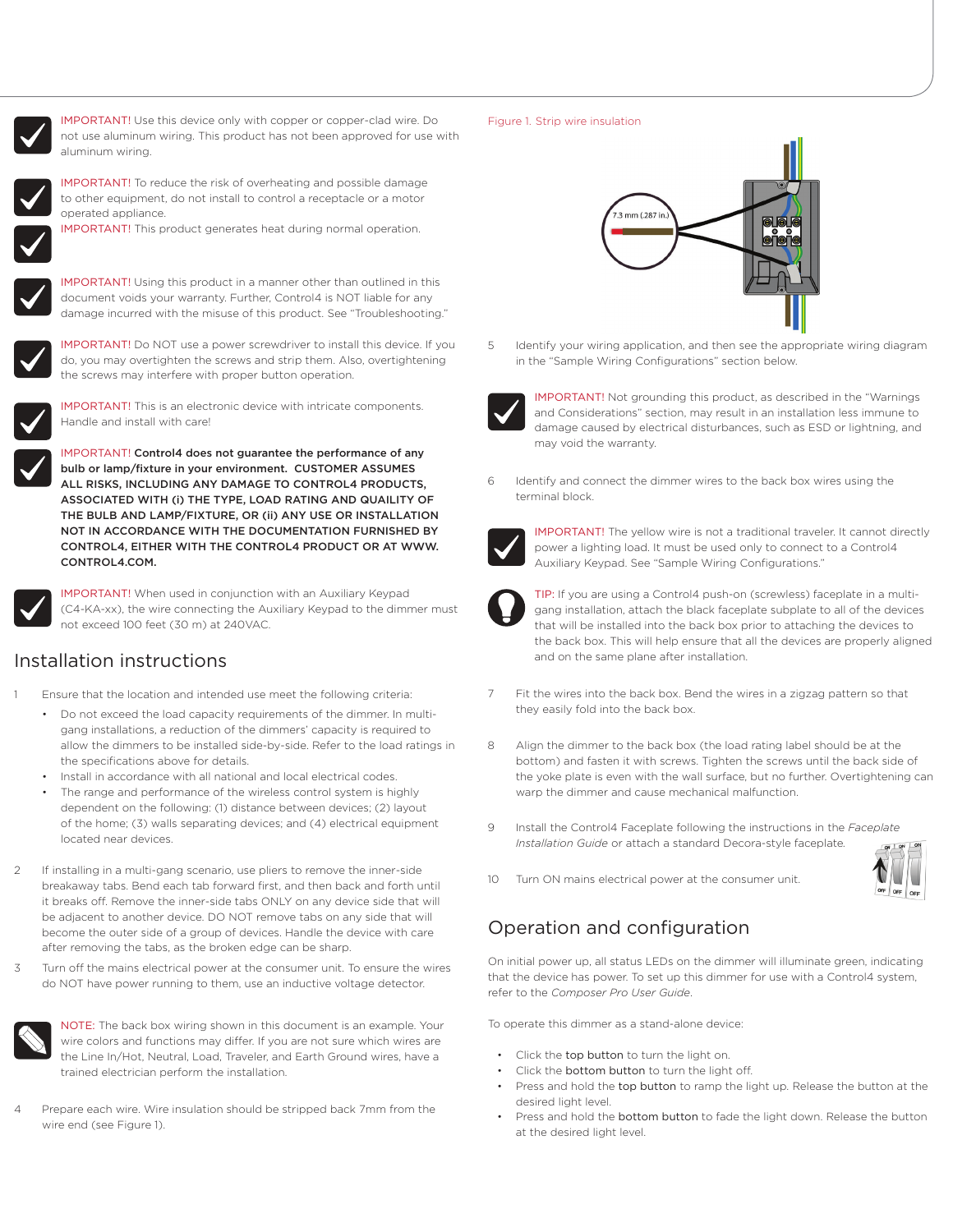

#### Button tap sequences

| Function             | Button tap sequence<br>(either top button only, or top-bottom-top) |
|----------------------|--------------------------------------------------------------------|
| Identify             |                                                                    |
| ZigBee channel       |                                                                    |
| Reboot               | 15                                                                 |
| Factory reset        | $9 - 4 - 9$                                                        |
| Leave mesh and reset | $13 - 4 - 13$                                                      |

## Troubleshooting

If the light does not turn on:

- Ensure that at least one (1) LED on the face of the dimmer is lit.
- Ensure that the light bulb is not burned out and is screwed in tightly.
- Ensure that the circuit breaker is not turned OFF or tripped.
- Check for proper wiring (see "Sample Wiring Configurations").
- For help on the installation or operation of this product, email or call the Control4 Technical Support Center. Please provide your exact model number. Contact support@control4.com or see the web site www.control4.com.

## Care and cleaning

- Do NOT paint the dimmer or its wall plate.
- Do NOT use any chemical cleaners to clean the dimmer.
- Clean surface of the dimmer with a soft damp cloth as needed.

# Regulatory/Safety information

To review Regulatory information for your particular Control4 products, see the information located on the Control4 website at: http://www.control4.com/ regulatory/.

## Patent information

Applicable patents are available at http://www.control4.com/legal/patents.

## Warranty

For complete warranty information, including details on consumer legal rights as well as warranty exclusions, review the Warranty card or visit www.control4.com/ warranty.

# About this document

Part Number: 200-00351 Rev E 3/12/2014 MS

## Sample wiring configurations

Figure 2. Single device location, with neutral connection (recommended)







Figure 4. Multiple device location using Auxiliary Keypad, with neutral connection (recommended)